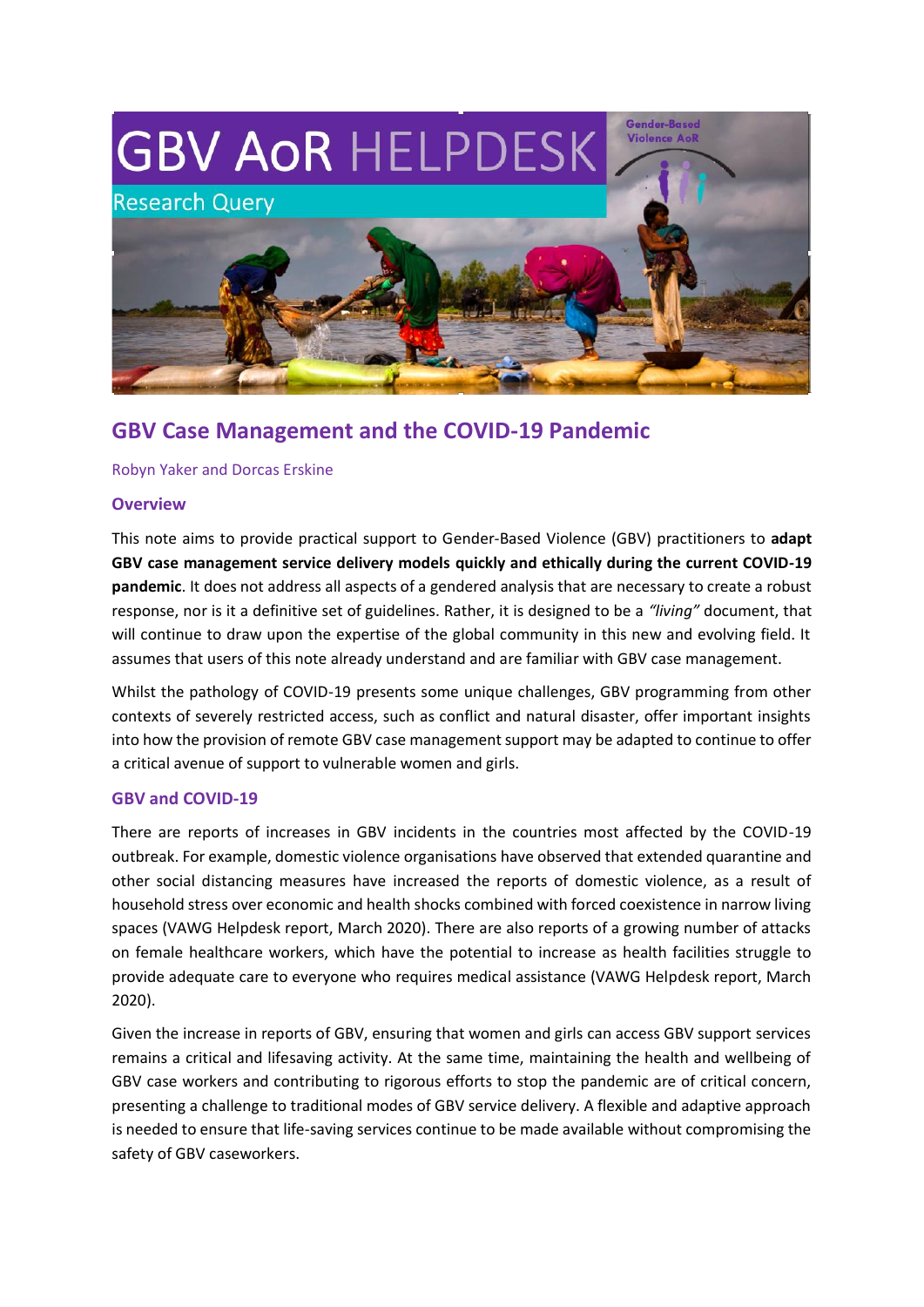#### **Case Management Services During COVID-19: A layered approach to risk management**

While some past infectious disease outbreaks provide valuable insights into how to maintain GBV case management, such models are not always directly transferable, given the unique pathology of COVID-19. Unlike Ebola, COVID-19 is an airborne/respiratory virus, and although it has a much lower mortality rate than Ebola, it is in fact more contagious<sup>1</sup>, harder to detect and many carriers of the virus are asymptomatic<sup>2</sup>. The way in which the virus is transmitted, its level of potency in a country at a particular time, the stark differences and exponential changes in national government responses all demand a higher level of flexibility, and a more layered approach to GBV case management service delivery than in past epidemics.

During the Ebola crises in West Africa and the Democratic Republic of Congo (DRC) for example, static case management services were largely maintained - more so when they were integrated within healthcare services. Humanitarian agencies and local women's groups<sup>3</sup> were also able to provide limited outreach and case management through static safe space programmes to varying degrees by generally adhering to strict Infection, Prevention and Control (IPC) measures. Providing similar static case management services during all stages of the COVID-19 outbreak is likely to be significantly more challenging, and at certain stages, the risks might be too great or restrictions may make it impossible to do so.

This is not to suggest that case management is not possible within all stages of the COVID-19 outbreak; on the contrary, **case management remains a critical service that is possible to continue in most cases** as long as sufficient modification and adaptations are made to uphold public health guidelines. Decisions about whether to continue static, face-to-face case management services, scale down, or dramatically change in favour of other modalities such as remote case management, will depend on a number of factors including:

- **The strategy of national response to the coronavirus, i.e. containment, delay or mitigation**. Each carry various levels of risks and restrictions which make some modes of service delivery more possible than others.
- **Resources (including donor flexibility)** for the service provider to maintain stringent IPC standards at all stages of the pandemic, and in preparation for more advanced stages.
- **National government guidance and policies** that affect freedom of movement and the ease of obtaining official permissions including formal exceptions required to operate static services in the event of national lockdown.
- **Risks and** *perceived* **risks for staff and others**. It is critical to weigh actual risks not only to the health of staff, but to the health of others whom you may be exposing by carrying out your services (including movement to and from). In addition, *perceived* risks also affect staff and clients.

<sup>&</sup>lt;sup>1</sup> Zhanwei Du, Xiaoke Xu, Ye Wu, Lin Wang, Benjamin J. Cowling, Lauren Ancel Meyers. Serial Interval of COVID-19 from Publicly Reported Confirmed Cases. *Emerging Infectious Diseases*, April 2020

<sup>2</sup> Infection Control Today, Asymptomatic carriers of COVID-19 Make it Tough to Target. Accessed 18/3/2020

<sup>3</sup> Discussions with GBV practitioners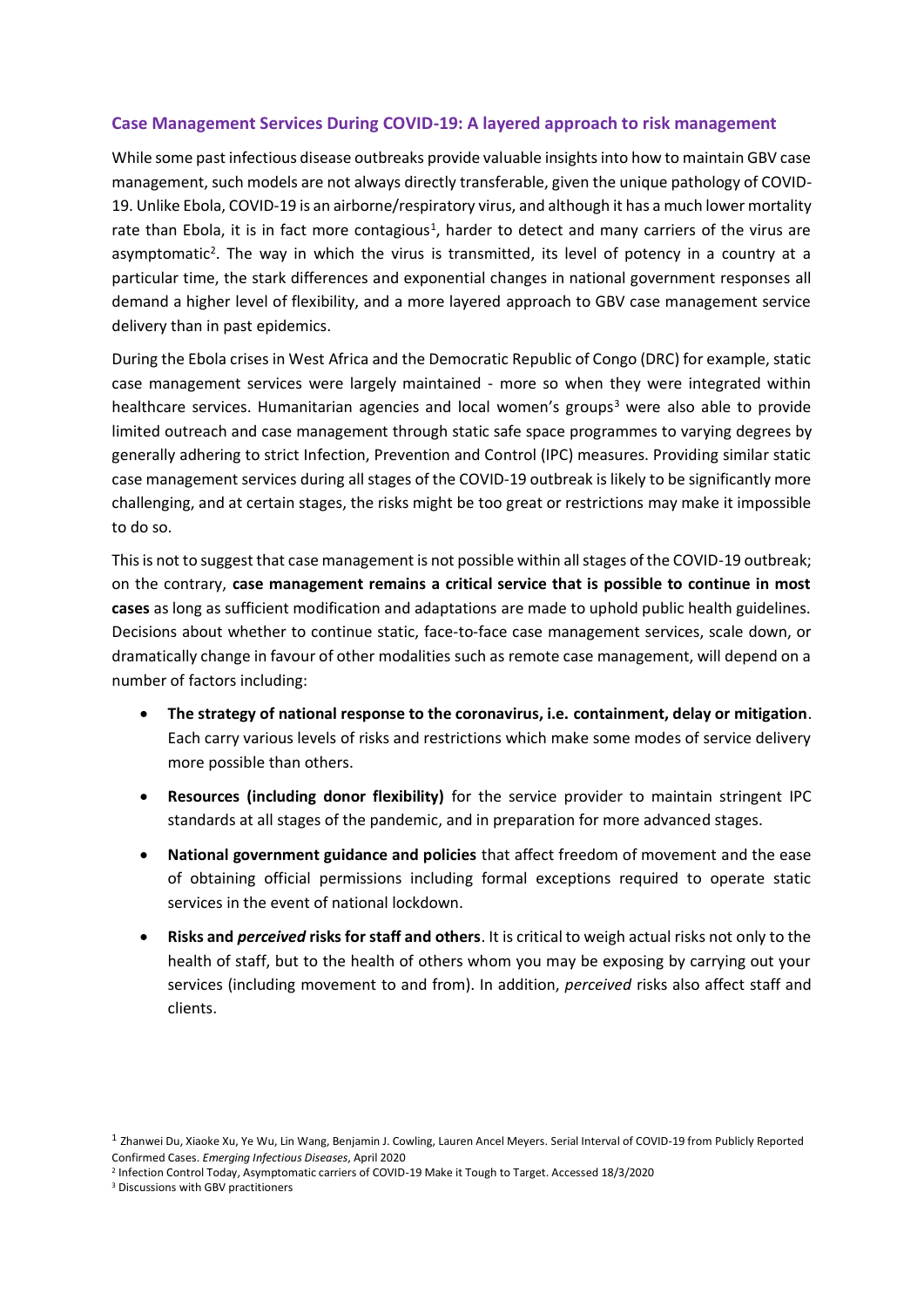- **Location of static services:** GBV case management services situated within official clinical settings are more likely to be able to provide static, face to face services for the duration of the pandemic.
- **Organizational policies.** Service providers interpret government guidance and policies in a more or less flexible manner which can influence service provision.

#### **Understanding National Response Strategies**

Current national responses to COVID-19 can be roughly classified into three strategies: containment, delay, and mitigation<sup>4</sup>. It is important to note that all three strategies can run concurrently in any one territory, and that changes from one to the other might change in as little as 24-48 hours. Therefore, a **high- level of preparedness is necessary in all countries, even those with zero or few confirmed cases**. Given how rapidly responses are changing, service providers should put contingency plans in place immediately for each of the strategies.

Below is a quick description of each strategy and the type of impact that can be expected on case management services:

- **Containment**: Normal public life is minimally affected as governments focus on early detection, isolation and care of people already infected with careful tracing and screening of their contacts. Static, face-to-face case management, with strict adherence to IPC protocols, is possible under this strategy. However, plans must be in place for a rapid escalation in number of virus cases which may prompt governments to quickly change strategy and take more aggressive action to reduce the spread of infection. This includes identifying alternative models and beginning to train staff and actively communicating with clients about possible changes to come.
- **Delay:** the aim is to slow the spread of the virus and push the impact away till a time when a country's health service can cope with the spread. Social distancing strategies, closure of education institutions, prohibitions on large gatherings, and reduction in the use of public transport are common and are implemented with varying degrees of enforcement. Static, face-to-face case management may be possible depending on the location of the service, the ability to resource and provide effective protection of case workers, and the severity of national policies on freedom of movement and assembly. Action should be taken at this stage to include other modalities of delivering case management, and to train staff and clients alike for continued changes.
- **Mitigation planning for widely established infection**: As seen in China, Italy and Iran, this strategy is deployed by governments seeking to stem widespread infection during a prolonged pandemic in which high levels of the population are infected. This may involve more directive "lockdowns" or "sheltering in place", where movement is more tightly restricted and monitored, transport arteries may be blocked, and possibly permissions required. Maintaining static, face-to-face case management services outside health care facilities will be extremely challenging, or even impossible.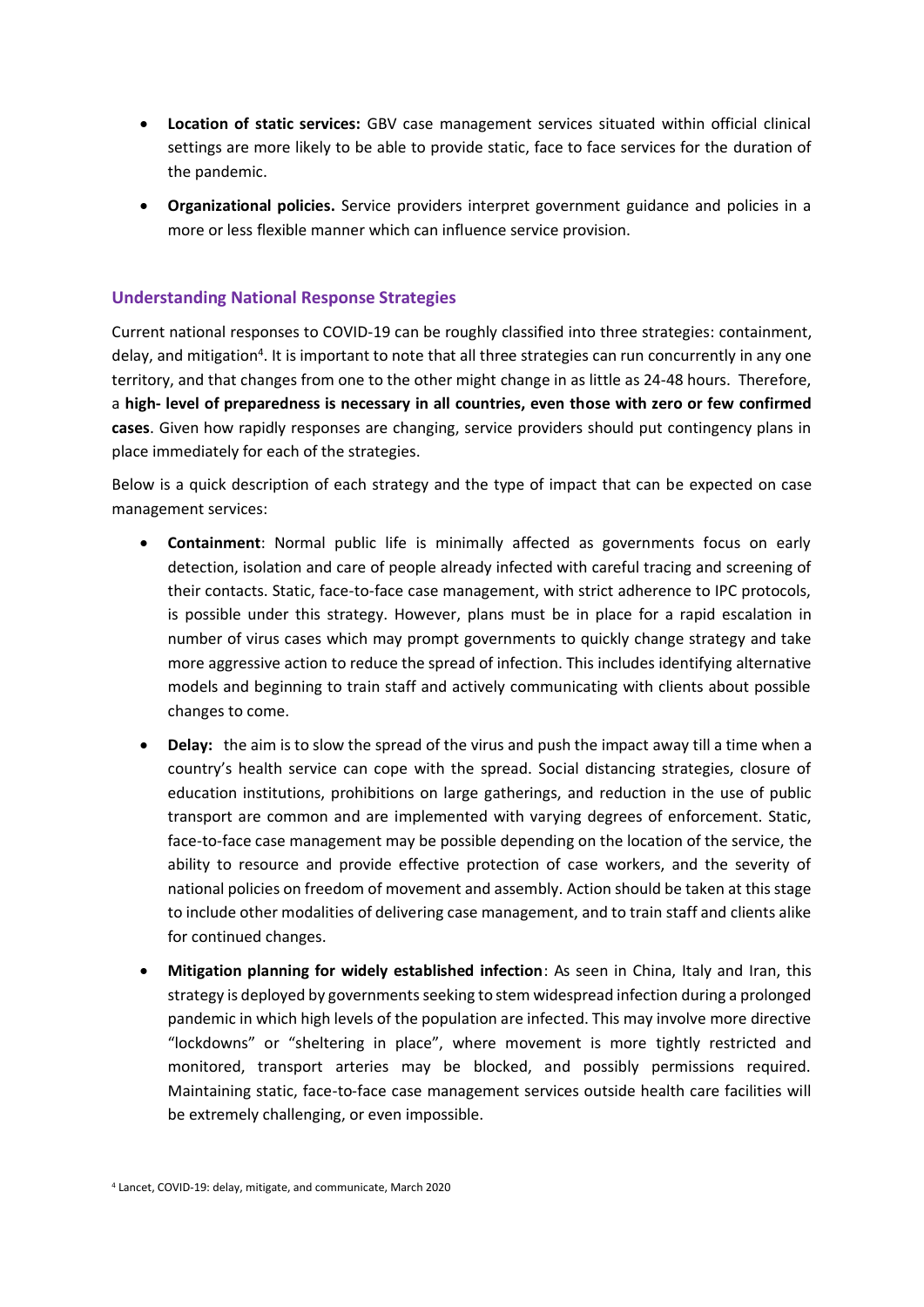**Table 1** below summarises the common national strategies that are emerging, the features of each, their impact on GBV case management and possible modalities for delivering case management services. These are not directive for every context. In each context, teams must weigh their specific circumstances and current public health guidance.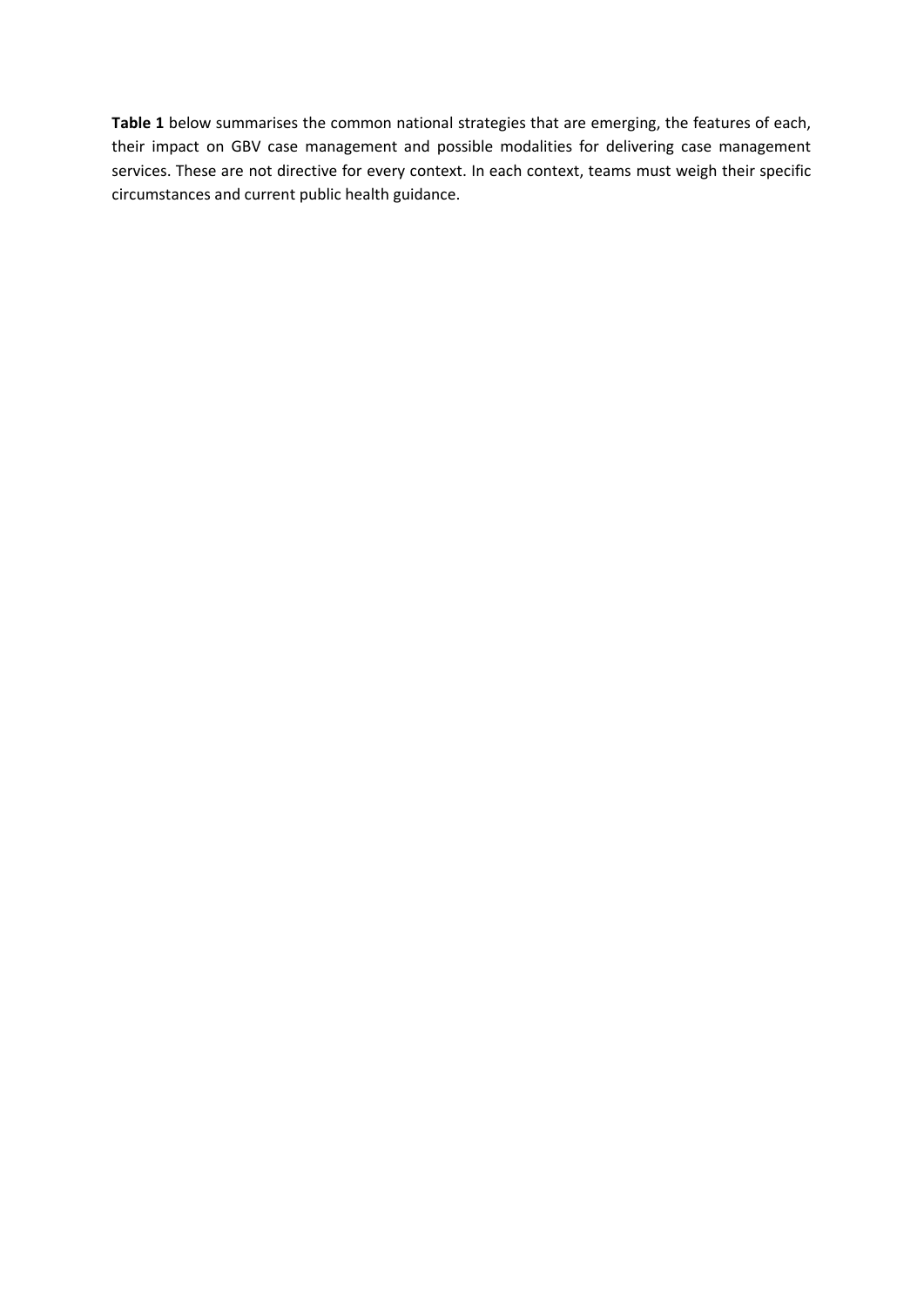| <b>National Strategy</b> | <b>Features of Strategy</b>                                                                                                                                                                                                                                                                                                                                                                                                                               | <b>Impact on GBV Case Management</b>                                                                                                                                                                                                                                                                                                                                                                                                                                                                                                                                  | <b>Possible Case Management Modalities</b>                                                                                                                                                                                                                                                                                                                                                                                                                                                                                                                                                                                                                                                                                                                                                                                                                                                                                                                                                                                                                                                                                                                                                                                                                                                                                                                                                                                          |
|--------------------------|-----------------------------------------------------------------------------------------------------------------------------------------------------------------------------------------------------------------------------------------------------------------------------------------------------------------------------------------------------------------------------------------------------------------------------------------------------------|-----------------------------------------------------------------------------------------------------------------------------------------------------------------------------------------------------------------------------------------------------------------------------------------------------------------------------------------------------------------------------------------------------------------------------------------------------------------------------------------------------------------------------------------------------------------------|-------------------------------------------------------------------------------------------------------------------------------------------------------------------------------------------------------------------------------------------------------------------------------------------------------------------------------------------------------------------------------------------------------------------------------------------------------------------------------------------------------------------------------------------------------------------------------------------------------------------------------------------------------------------------------------------------------------------------------------------------------------------------------------------------------------------------------------------------------------------------------------------------------------------------------------------------------------------------------------------------------------------------------------------------------------------------------------------------------------------------------------------------------------------------------------------------------------------------------------------------------------------------------------------------------------------------------------------------------------------------------------------------------------------------------------|
| Containment              | Relatively low numbers of infected<br>cases.<br>Tracking and isolation policies in place<br>for infected individuals and their<br>contacts.<br>Limited impact on freedom of<br>movement and assembly.                                                                                                                                                                                                                                                     | Introduction of IPC protocols, contingency planning<br>and community dialogues about the novel<br>coronavirus.<br>Services may generally continue, with slight<br>modification based on IPC protocols.                                                                                                                                                                                                                                                                                                                                                                | Static face-to-face can likely continue.<br>Stringent IPC protocols must be established.<br>Widespread communication on virus and hygiene protocols must be shared with survivors, case workers<br>and wider community, including dialogue about their thoughts and concerns.<br>Preparedness and contingency planning for remote case management (including safety considerations in<br>choice of hotlines and use of mobile technology; referral pathway review; budget forecasting, re-allocation<br>and alignment for procurement of unanticipated needs, e.g. telephones and IPC supplies; revision of staff<br>health and wellbeing policies.<br>Consider offering remote case management to a few survivors who may be interested and begin to test<br>the system.<br>Ensuring that survivors have all information needed to access remote support and brainstorming safe ways<br>to do this (e.g. storing phone numbers under code names in their phone, printing tiny information cards<br>that can easily be hidden).<br>Comprehensive review of safety plans must be undertaken with survivors in case of rapid change in<br>national strategy.<br>Coordinate with others- especially local women's organisations, on their plans.<br>Update contact lists, referral pathways and communication trees to include newly relevant information, e.g.<br>neighborhood focal points, and build connections with case workers. |
| Delay                    | "Social distancing" is put in place. This<br>may include some or all of the<br>following: prohibitions or restrictions on<br>large gatherings, closure of schools<br>and other institutions, restrictions or<br>closure on restaurants and bars, and<br>closure of non-essential enterprises.<br>Reduction in the use of public<br>transport encouraged.<br>Possible border closures.<br>Individuals advised not to be closer<br>than 2 meters to others. | Stringent restrictions on movement of staff and<br>survivors highly likely. Movement could create risk of<br>exposure.<br>Very high levels of IPC practice expected and<br>enforcement and monitoring by national agencies<br>possible.<br>High level permission and clearance may be needed<br>to operate case management services based in and<br>outside of official health care settings.<br>Survivors likely to begin being more confined at<br>home.<br>Resources needed to create a protective<br>environment for staff, if face-to-face services<br>continue. | Case management within health centers may be feasible (or may not).<br>Primarily rely on remote case management services- via phone or other technology- with limited or no face-<br>to-face case management services outside of healthcare settings.<br>Training of frontline workers.<br>Highly stringent IPC protocols and monitoring in place.<br>Referral linkages and partnerships in place with health care providers, existing GBV hotline services, law<br>enforcement, women's organizations and other actors still providing services.<br>Train other service providers using the GBV pocket guide.<br>Regular monitoring of staff safety in use of mobile technology.<br>Continual review of survivor safety plans.<br>Use of GBVIMS for remote supervision.<br>Possible inclusion of GBV caseworker in rapid response teams.<br>Regular wellbeing check-ins for staff                                                                                                                                                                                                                                                                                                                                                                                                                                                                                                                                                  |
| <b>Mitigation</b>        | Extremely high levels of social<br>distancing in place including closure of<br>schools, institutions and non-essential<br>enterprises.<br>Prohibitions on all gatherings,<br>reduction in the use of public<br>transport. Possible border closures                                                                                                                                                                                                        | High level permission and clearance may be needed<br>to operate case management services both in and<br>outside of healthcare settings.<br>Stringent restrictions on movement of staff and<br>survivors. Home confinement for survivors highly<br>likely.<br>Very high levels of IPC practice expected and<br>enforcement and monitoring by national agencies<br>possible.<br>If static, face to face case management is permitted<br>resources will be needed to create a protective<br>environment for staff.                                                       | Remote case management services with limited or no face-to-face case management services outside<br>healthcare settings.<br>Highly stringent IPC protocols and monitoring in place.<br>Referral linkages and partnerships in place with health care providers, existing GBV hotline services,<br>women's organizations and other actors still providing services.<br>Regular monitoring of staff safety in use of mobile technology.<br>Continual review of survivor safety plans.<br>Use of GBVIMS or other tools for remote supervision.<br>Possible inclusion of GBV caseworker in rapid response teams.<br>Regular well-being check-ins with staff.                                                                                                                                                                                                                                                                                                                                                                                                                                                                                                                                                                                                                                                                                                                                                                             |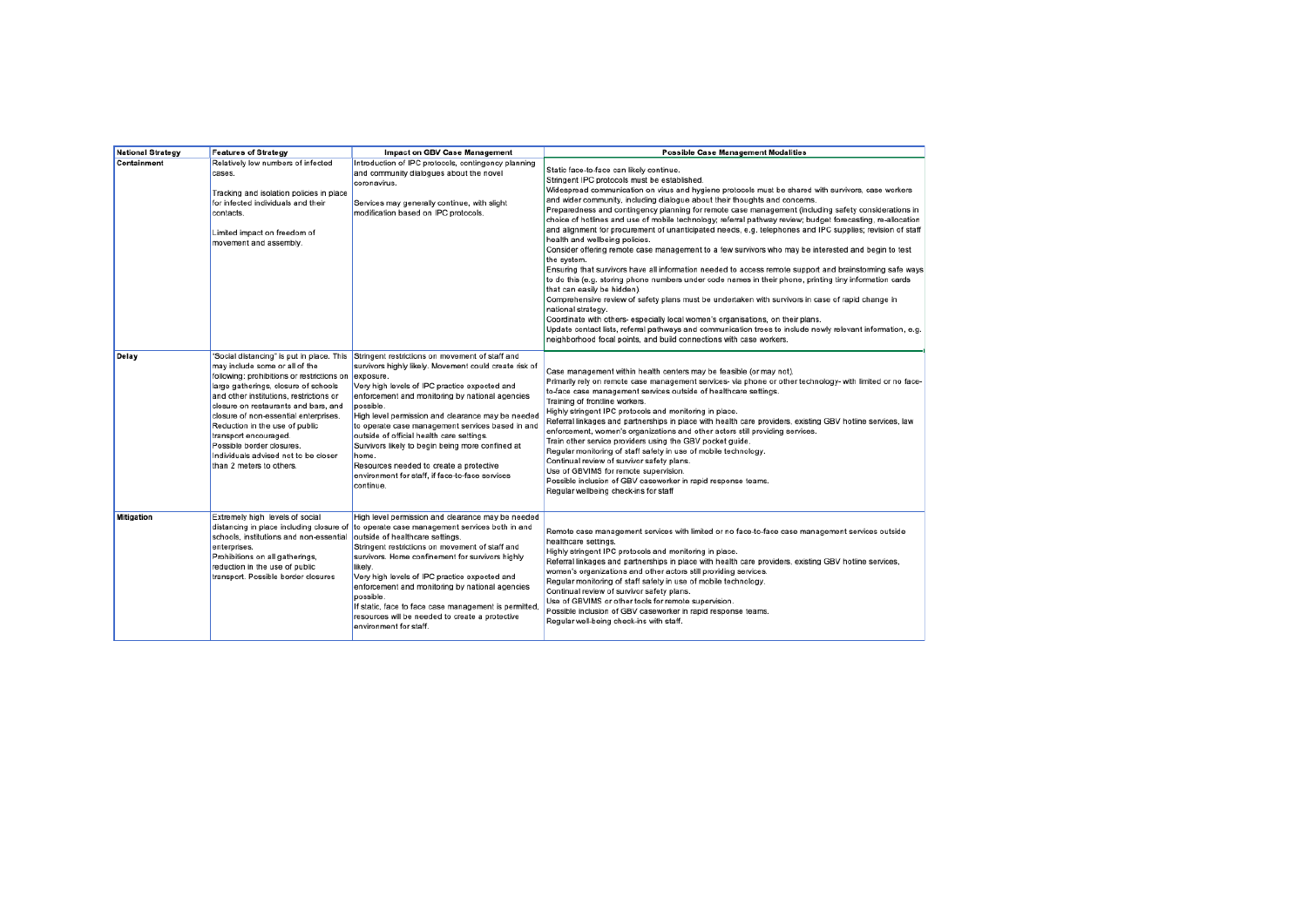### **Immediate Key Actions**

- **1. Immediately put in place Infection, Prevention and Control (IPC) measures in accordance with standards at all service delivery points. Coordinate with Water, Sanitation and Hygiene (WASH) and other relevant sectoral teams.** 
	- a. In places where you are meeting clients face-to-face, set up hand-washing stations and/or make hand sanitiser available immediately upon entrance.
	- b. If "thermoflash" thermometers are accessible, it may be appropriate to use them to check temperatures of those accessing services. Consult with health programmes about whether this protocol is suggested in your context. Note that the use of thermoflash can be scary to those who have never seen them before, and particularly to children. It might be necessary, therefore, to conduct some awareness-raising and communication about thermoflash so that people know what to expect and are not scared away.
	- c. Ensure adequate distancing in activities so that women and girls can access services and be kept 2 meters apart, and without large crowds forming (follow the guidance in your area for limiting numbers).
	- d. Put in place measures to ensure that Women and Girls' Centers or other spaces where caseworkers operate are not crowded and are able to adhere to distancing guidance. This may include putting a cap on the number of women and girls accessing the service at one particular time, and/or marking spaces for mats on the floor/ chairs on the ground, etc.
	- e. Do not send caseworkers into crowded areas or situations where they cannot maintain the suggested IPC protocols or suggested distancing.
	- f. Ensure all caseworkers have access to hand-washing stations, hand sanitiser, and all the tools they need to continue to provide support, for example mobile phones and mobile phone credit.

### **2. Communicate openly with women and girls about COVID-19 and any changes or potential changes in your methods of service delivery.**

- a. Re-assure clients that support services will still be available in some capacity, even if the modality changes, and that they will not be alone. Be careful to listen to their fears, questions, suggestions, as well as what will work best for them.
- b. Develop quick discussion guides and communication materials for discussing COVID-19 with your clients and women and girls in your programmes:
	- i. Emphasise the importance of listening to clients, as well as giving out messages. Use your space to *listen* to women and girls and to *ask questions* to better understand what they know about COVID-19, as well as what their concerns and fears are and their suggestions for how we improve our response.
	- ii. Make sure that messages around COVID-19 and IPC measure evolve over time and meet the needs of your clients, women and girls.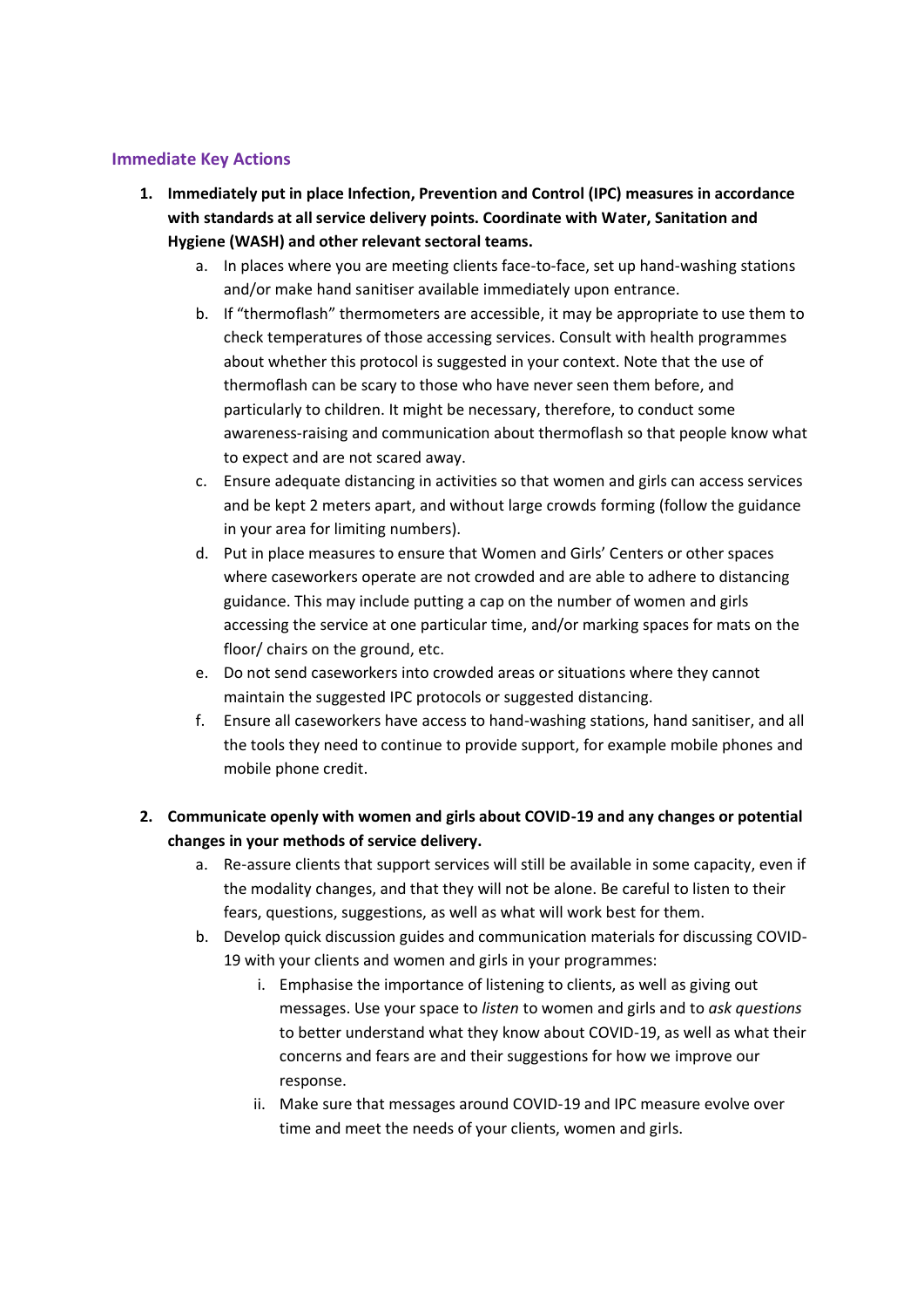- iii. Share any relevant information such as changes in services, hotline numbers, and how to reach relevant service providers in case of a change.
- **3. Meet with your team to discuss best options for** *remote support to survivors* **and** *remote support to staff***.** It is possible to maintain some level of support for survivors and staff alike, even under extremely restricted circumstances. It is important that staff are engaged actively in decision-making so that they feel a sense of ownership, control, and connectivity during the rapidly changing crisis. This is about more than supervision, it is about support. Discuss with staff what more you can do support them personally, as well as professionally. Check in regularly as the situation evolves.
- **4. Keep up to date on the latest guidance in your region.** It is essential to keep up-to-date with the latest guidance being given in your specific context and also to recognise that this will change on a day-to-day basis. Planning ahead is important, as is making sure your actions are aligned with what is happening in your particular communities. For example, if no restrictions have been placed on movement or gatherings in the areas where you work and suddenly your team stops all programming entirely, you might cause further fear and uncertainty. However, if you are ready to take certain steps based on public health guidance and feel that others are moving too slowly, do what your team believes is best for the safety of your clients and each other. Follow protocols for infection, prevention and control at each stage and be ready for the situation to change quickly.

### **Preparing for Sudden Changes, Including "Lockdown" or "Quarantine."**

Government responses to COVID-19 are changing rapidly and dramatically, perhaps more so than any other outbreak. Therefore, even countries which do not currently have confirmed cases, should consider the following:

- **1. Begin safety planning with current clients for situations of quarantine, lockdown, or "shelter-in-place".** Help your clients to prepare for the possibilities. Help them to feel a sense of control in a chaotic moment. Key issues and measures to explore include:
	- a. Do they have someplace safe to stay that is not with the abuser?
	- b. If not, are there any steps they can take to help minimise harm at home?
	- c. Provide them with phone numbers of caseworkers, hotline, or other support providers that they can keep safely. If they have phones, they may store the number under a code name, or you may print tiny cards that can easily be hidden.
	- d. Brainstorm ways that they can safely call for help and access support.
	- e. Explore ways that they can plan with their neighbors to signal that they need support.
- **2. Ensure continued safe storage of sensitive documentation**. In the event that your offices shut, consider the safest ways to store documentation without putting anyone at risk. Primero/GBVIMS+ for case management offer options for digital storage, including on mobile phones. Ensure that organisations have developed and implemented data protection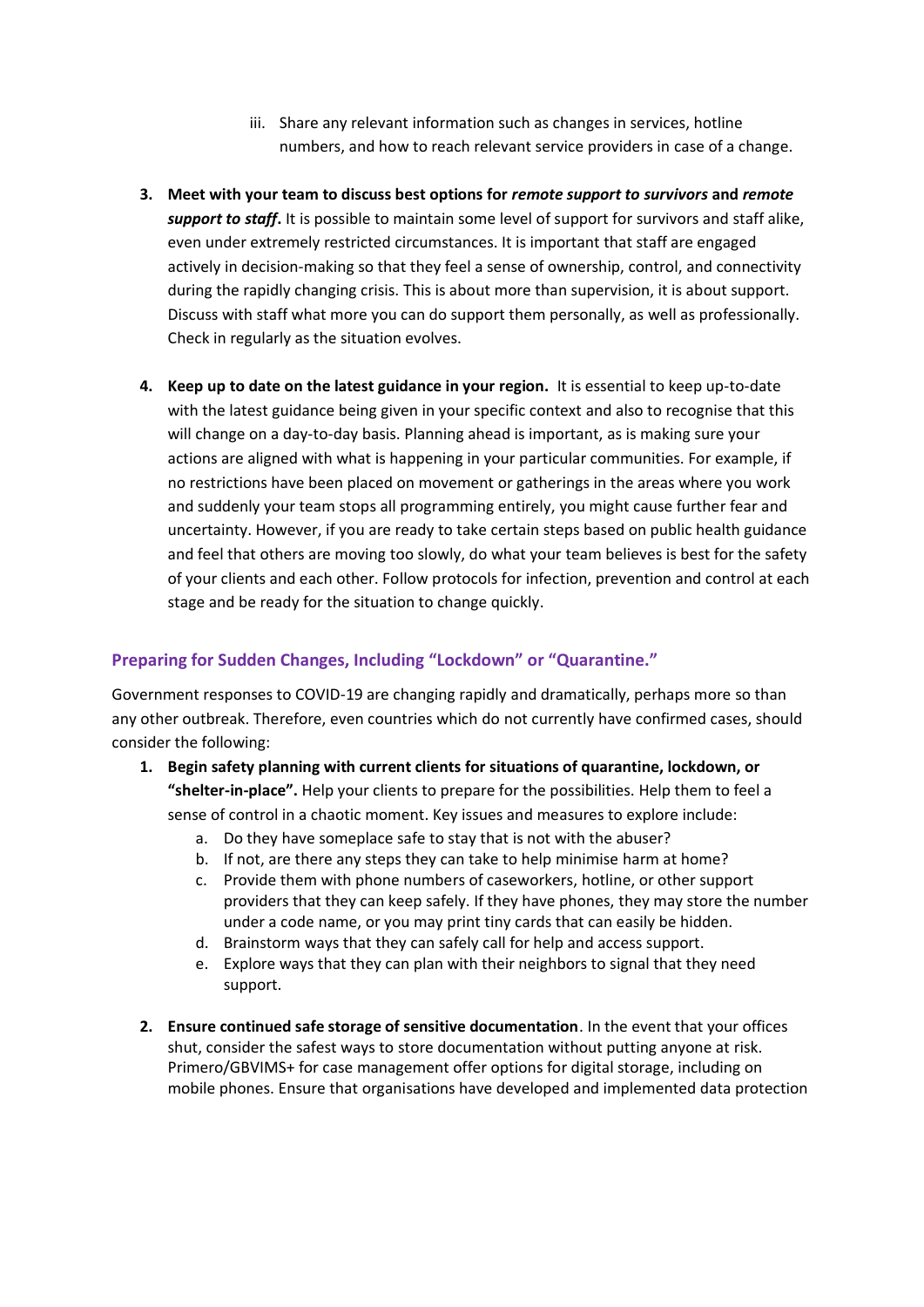protocols with paper and electronic file evaluation provisions<sup>5</sup>. Key issues and measures to explore include:

- a. If leaving your office, will that documentation be locked and safely stored? Is it possible that someone might gain unauthorized access?
- b. If moving to remote support, how will you document cases? Is it safe to store information on phones, tablets, or paper?
- **3. Develop quick and clear new case management protocols with staff.** If you move to remote support, how will it work? For example:
	- a. Which phones and phone numbers will be used for case management?
	- b. How often will staff contact current clients? How will staff be reachable to clients?
	- c. Will you be accepting new calls/clients in addition to following up with current clients?
	- d. How will calls be documented and followed upon?
	- e. Will there be a staff rotation to ensure coverage?
	- f. Will this be safe for staff?
- **4. Consider modalities for remote supervision**. This refers to supervision of case management. This may include remote individual supervision and peer-to-peer or group supervision through online platforms and/or phones. Case file review can be enabled for remote supervision through rollout of digital case management tool, such as Primero/GBVIMS+ which includes functionality such as flags, case plan/closure approval, remote case file review and automated production of key performance indicators (KPIs). Remember: supervision is not the same as support. Supporting the overall wellbeing, health, and stress management of staff is of utmost first priority. This must be in place before you can introduce new forms of staff supervision.

### **5. Strengthen capacity and confidence to provide remote support**

- a. **Review guidelines on supporting survivors through digital and remote support.**  There are various types of guidance around using technology to communicate with survivors during a public health crisis, including text messaging, calls, online support, to ensure safe and ethical connections. Examples can be found below in the resources section. Review as needed to ensure ethical programming.
- b. **Conduct rapid training/skills-building for staff on any new technology to be used for support.** Teams may need to get acquainted with systems used for hotlines, online service provision, and apps (e.g. Primero/GBVIMS+). Reach out for support to relevant actors who are managing or have experience with the platforms being used e.g. GBVIMS global team, etc.
- **6. Prepare for possible closure (temporary or long-term) of physical locations for case management.** It may be necessary to close Women and Girls' Centers or other physical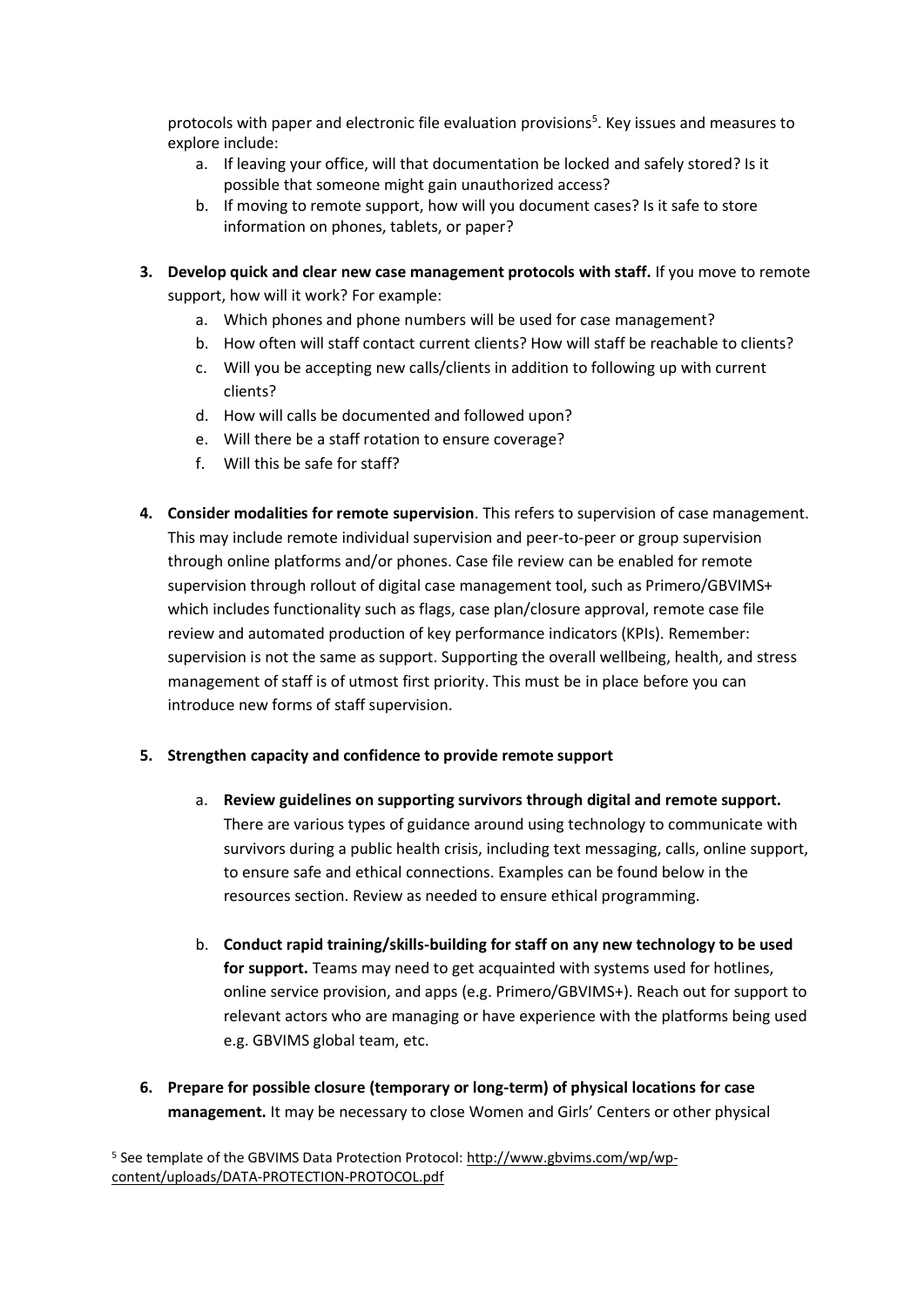spaces where you are providing case management services. This may be temporary or for an indefinite term. You may need to take steps similar to programme exit in this case (resources around exit strategies can be found in the Resources section below). Consider questions such as:

- a. Are there any outstanding payments that need to be made for the space?
- b. Can items be left there safely, or is it necessary to remove them?
- c. Will anyone access the space for any reason during closure?
- d. Are there any risks involved to closing the space? How can you mitigate these?
- **7. Coordinate with other services providers.** Solidarity is critical in adapting to the new situation. Information is also crucial on what will be available to survivors and how to ensure coordinated and safe access to shelters and law enforcement authorities.
- **8. Inform communities of possible changes ahead.** Be sure to communicate possible changes with clients as well as communities, in order to maintain trust.
- **9. Communicate with donors about changing needs.** Begin communicating with donors immediately about changes in case management programming and funding needs, including preparations for worst-case scenarios. Request greater flexibility of resources and rapid mechanisms for ensuring you have the resources you need.

### **Modalities of Adapted and Remote Case Management:**

In situations of containment, when limited movement and contact is a viable option, you may be able to continue face-to-face support, while observing IPC protocols. You may also consider switching to a health-center based caseworker model described below. This is also the opportunity of train all frontline workers on the [GBV Pocket Guide](https://gbvguidelines.org/en/pocketguide/) as they may face disclosures of violence. In situations of delay, mitigation, or any severe restriction of movement and access, the following are options for continuing case management support remotely:

- **1. Health-centered based caseworkers.** When movement of people is limited, and the majority of efforts are focused on supporting healthcare systems, basing a caseworker at a health center might be a good option. The caseworker could be available to support both women and girls who are infected with Coronavirus and survivors who report to the hospital. This model was used during the Ebola response in DRC by GBV actors. There is a need to work closely with health teams to ensure that this is a safe and viable option. You need to be careful not to be seen to be creating an extra burden for staff, but rather GBV should be framed and recognised as a life-saving service in itself.
- **2. Mobile phone case management.** Caseworkers may be able to provide case management support by mobile phone. In this case, consider the following:
	- a. Provide additional sim card and/or mobile phone to caseworkers solely for the purpose of providing support.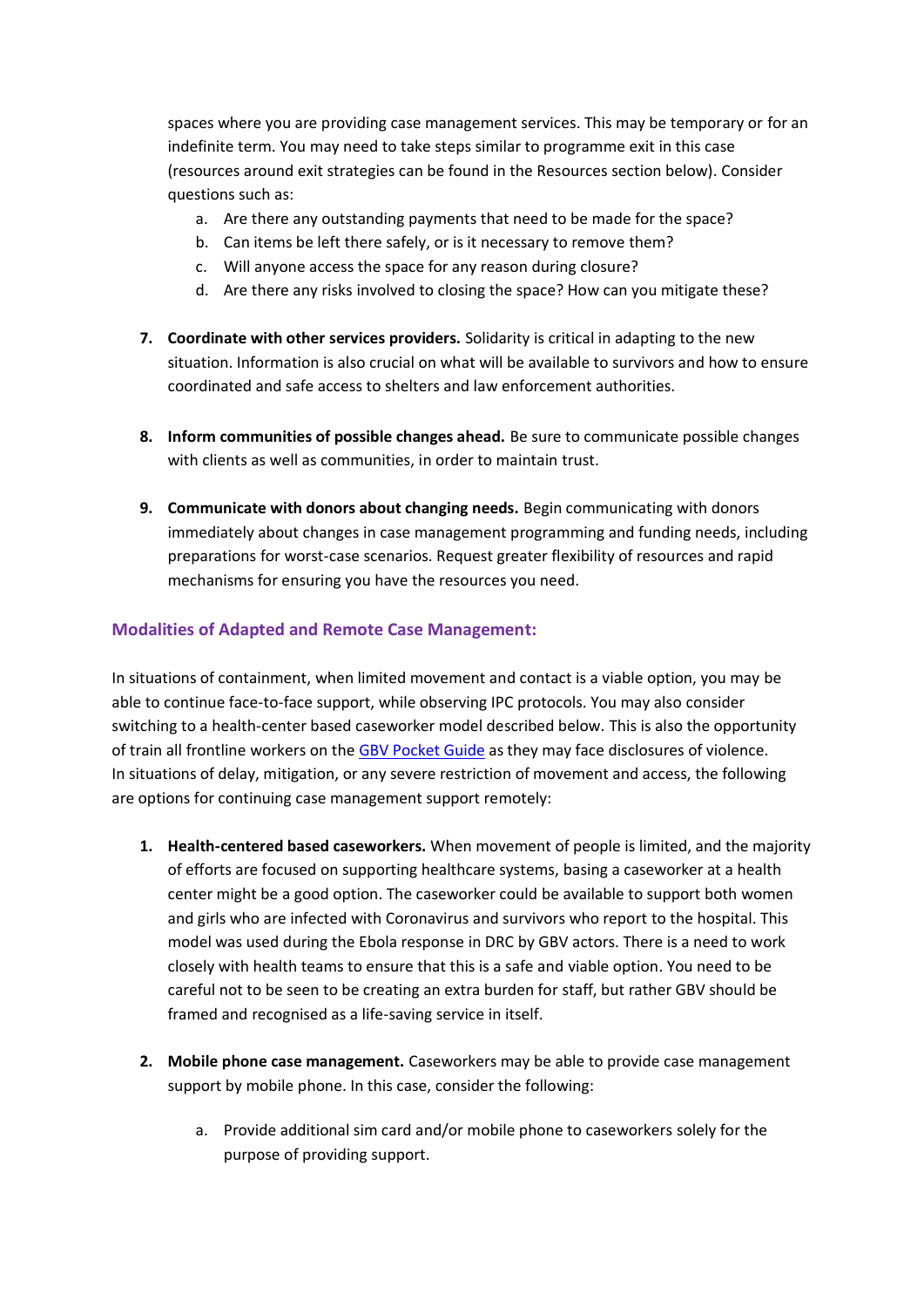- b. Electricity sources: What kind of access to electricity do they have? Is maintaining charged phones a challenge? Can you provide battery packs or solar chargers?
- c. Consider the safety of making and receiving calls for staff, as well as safety of making and receiving calls for clients. **There is a risk that conversations might be overheard and confidentiality breached.**
- d. How is data collected? We want to avoid caseworkers storing paper forms at home or in locations that are unsafe. Consider rolling our digital case management tools such as Primero/GBVIMS+.
- **3. Hotlines.** If a hotline exists already, discuss with that provider how you may link into that by offering staff support, sharing their number, etc. If there is not, you may consider buying additional mobile phones and creating a shift schedule for caseworkers. Remember that if caseworkers are also on lockdown, they will have duties at home and stress of their own. Therefore, it is important to discuss what is feasible and safe.
- **4. WhatsApp communication.** This may be the preferred option for communication both by survivors and case workers. You need to take into account staff stress, home duties, safety, access to electricity and internet, as mentioned above.
- **5. Limited rapid or mobile response team.** Your organisation may maintain a rapid response team during the outbreak with limited staff involved in providing essential services, in accordance with national strategies and IPC protocols. If this is the case, you may advocate for a caseworker to be on that team, if the benefits outweigh the actual and perceived risks.

### **Shelters and COVID-19**

If you are running case management services out of a shelter for women, it is important to follow all IPC protocols and emerging guidance. Specific guidance for managing shelters during the outbreak is available at[: https://vawnet.org/news/preventing-managing-spread-covid-19-within-domestic](https://vawnet.org/news/preventing-managing-spread-covid-19-within-domestic-violence-programs)[violence-programs](https://vawnet.org/news/preventing-managing-spread-covid-19-within-domestic-violence-programs)

### **Prioritising Duty of Care to Staff**

Caring for staff and prioritising their wellbeing is the foundation of any other action. Put systems in place to ensure that staff are getting the support they need and to prioritise this as the outbreak continues. This includes:

- 1. Creating space to ask staff about their concerns, their needs, and their ideas for moving forward. Give time to talk freely, whether about work, or the situation more generally. Do this at every stage of the outbreak, whether in-person or continuing remotely.
- 2. Observing IPC protocols; work to reduce risk as well as *perception* of risk.
- 3. Sharing resources for managing stress and maintaining emotional wellbeing. This can be documents with links to resources, sharing one simple self-care exercise per day via text/WhatsApp group, phone numbers for accessing psychological support, etc.
- 4. Ensuring that staff have phone numbers and information about support services that are available to them.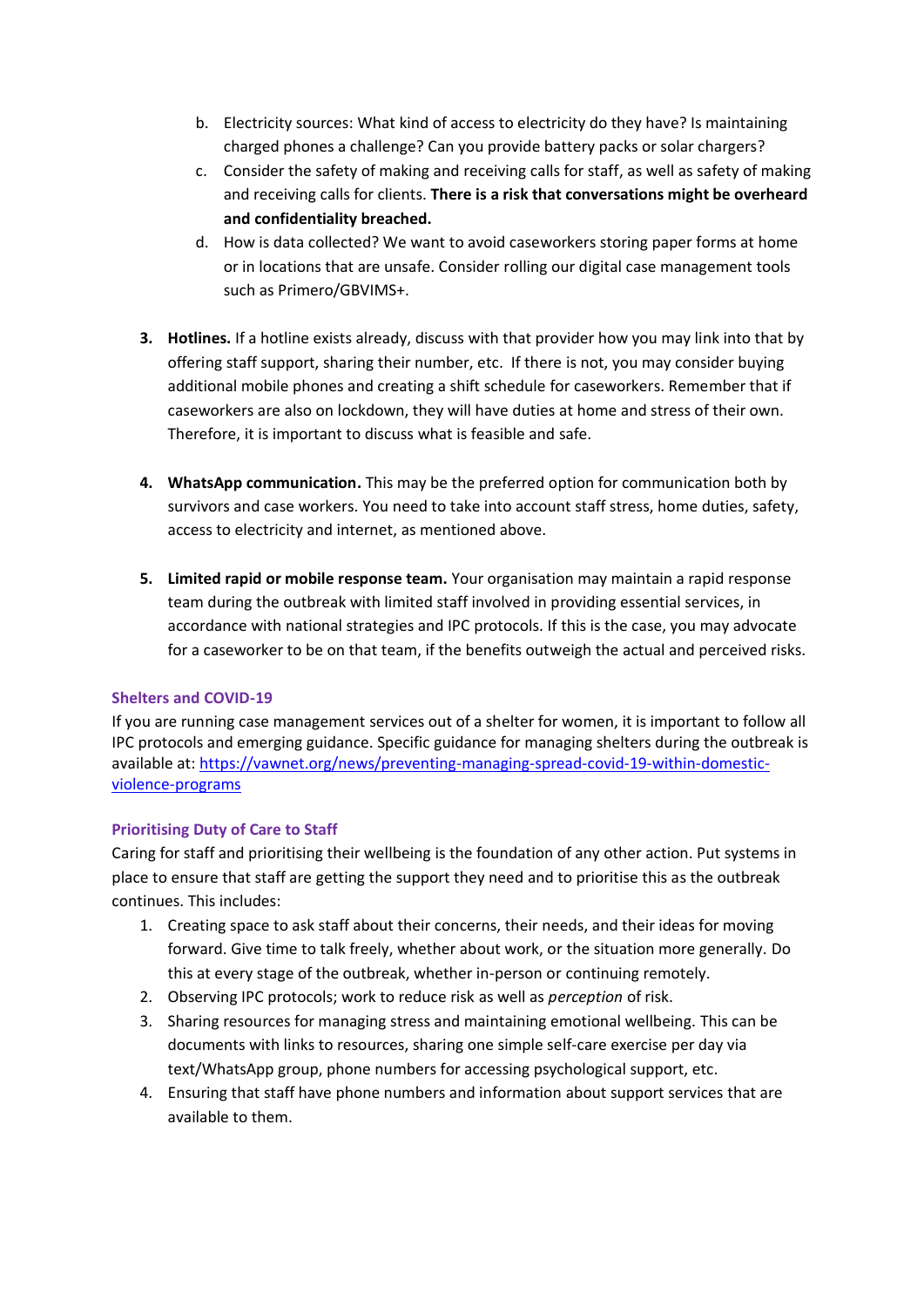- 5. Checking in regularly by phone or WhatsApp as a form of emotional support (different from supervision). Creating chat groups or other relevant fora for staff to connect and support each other.
- 6. Sharing resources online that staff can use to continue to build their skills. e.g. the Rosa App by International Rescue Committee (IRC), GBVIMS podcasts and videos, etc.

#### **Key Principles and Considerations**

- **1. Prioritise the safety and wellbeing of all staff and clients.** This is true in any GBV programme and remains true during the COVID-19 response.
- **2. Solidarity with the most vulnerable.** Some clients will be more vulnerable than others, and some community members more vulnerable. Remember that social distancing and other measures are not just about protecting clients, but about everyone doing their part to protect others. Keep this in mind when making decisions. For clients who are particularly vulnerable, prioritise early safety planning for changing conditions and regular follow-up.
- **3. Focus on humanity over productivity.** Remember that these are stressful times, and that the changes and uncertainty add to that stress for staff, their families, clients and communities. As you make changes to programming, do not over-emphasise the need for seamless transition and continued productivity. Staff will likely need time to slow down, to figure out what the next days and weeks look like and to manage stress alongside continuing work. Help everyone to take a breath and assure them that this is ok.
- **4. Be prepared, not panicked.** This paper highlights the importance of preparing for all scenarios urgently, expecting the possibility of rapid changes. However, changes should be planned for as calmly as possible, and presented as proactive steps rather than panicked reactions.
- **5. Advocate for increased gendered analysis across the response.** This paper focuses on GBV case management. However, a gendered analysis is essential to a strong response for all communities and in particular to women and girls. Advocate in relevant fora and provide guidance as needed to build a more gendered response in your area.

#### **Resources**

#### **Resources on GBV Remote Support:**

How to Support Survivors of Gender-Based Violence When a GBV Actor Is Not Available in Your Area: A Step-by-Step Pocket Guide for Humanitarian Practitioners <https://bit.ly/2WqrT9f>

Guidelines for Mobile and Remote Gender-Based Violence (GBV) Service Delivery <https://bit.ly/2xKsFUe>

Using Technology to Communicate with Survivors During a Public Health Crisis <https://bit.ly/3b6LMX5>

Chat with Survivors: Best Practices <https://bit.ly/3deRXu8>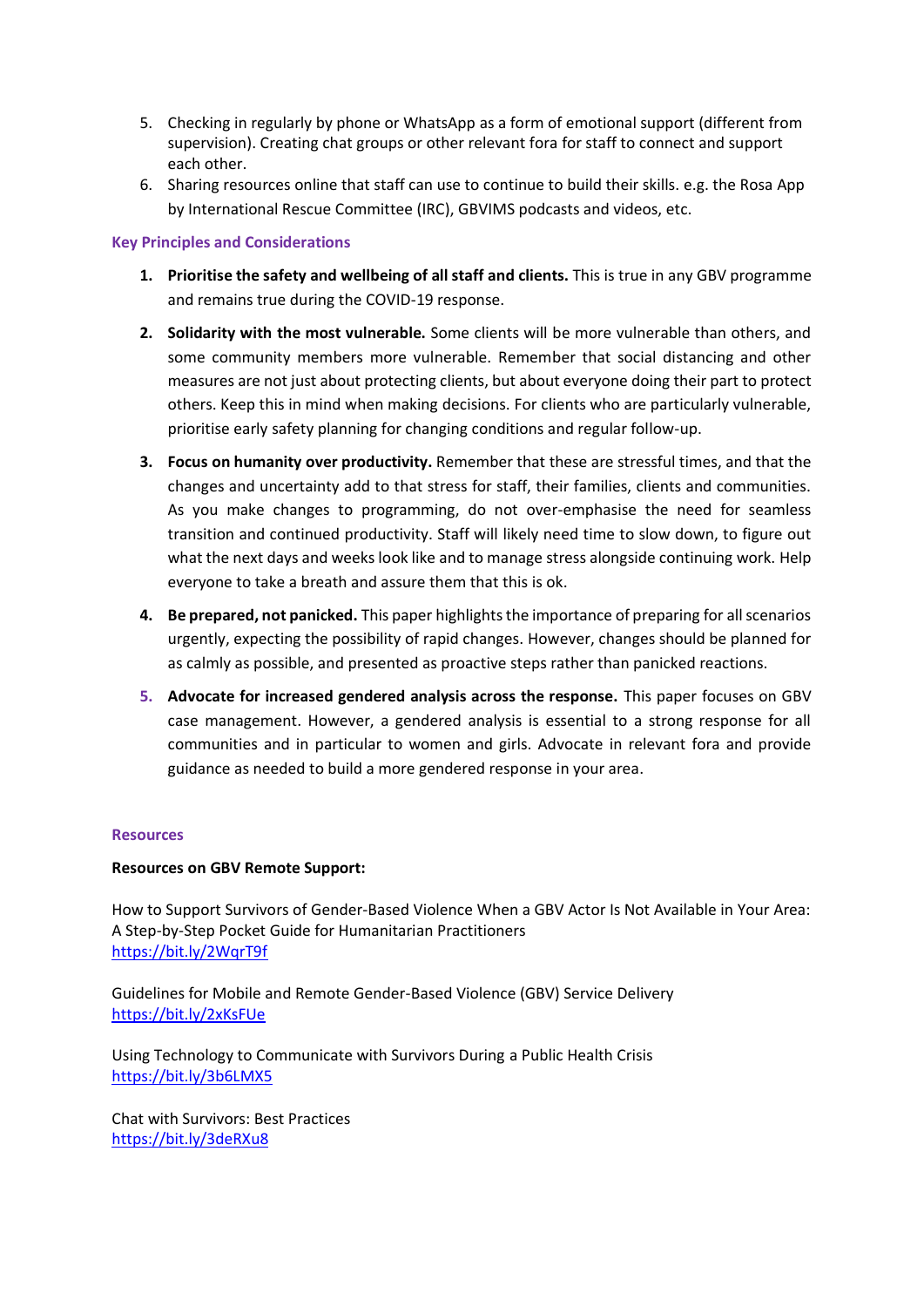Texting and Messaging with Survivors: Best Practices <https://bit.ly/33vOK4G>

Communicating with Survivors using Video: Best Practices <https://bit.ly/3a553rI>

Guidance Note on Ethical Closure of GBV Programmes <https://bit.ly/2Wye4pz>

#### **Resources on GBV and Infectious Disease Outbreaks:**

Overcoming the 'Tyranny of the Urgent': Integrating Gender into Disease Outbreak Preparedness and Response <https://doi.org/10.1080/13552074.2019.1615288>

The Effect of the 2014 West Africa Ebola Virus Disease Epidemic on Multi-level Violence Against Women [https://www.researchgate.net/publication/306902936\\_The\\_effect\\_of\\_the\\_2014\\_West\\_Africa\\_Ebol](https://www.researchgate.net/publication/306902936_The_effect_of_the_2014_West_Africa_Ebola_virus_disease_epidemic_on_multi-level_violence_against_women) a virus disease epidemic on multi-level violence against women

Ebola Publications: Case management, Infection Prevention and Control <https://bit.ly/2vxEqN6>

#### **Resources Specific to COVID-19:**

GBV Guidelines Resource Hub <https://gbvguidelines.org/en/knowledgehub/covid-19/>

Technical Note on Protection of Children During the Coronavirus Pandemic [https://alliancecpha.org/en/system/tdf/library/attachments/the\\_alliance\\_covid\\_19\\_brief\\_version\\_1](https://alliancecpha.org/en/system/tdf/library/attachments/the_alliance_covid_19_brief_version_1.pdf?file=1&type=node&id=37184) [.pdf?file=1&type=node&id=37184](https://alliancecpha.org/en/system/tdf/library/attachments/the_alliance_covid_19_brief_version_1.pdf?file=1&type=node&id=37184)

Staying Safe During COVID-19 <https://www.thehotline.org/2020/03/13/staying-safe-during-covid-19/>

The COVID-19 Outbreak and Gender: Key Advocacy Points from Asia and the Pacific

<https://bit.ly/2WtyC2i>

Coronavirus: Five Ways Upheaval is Hitting Women in Asia <https://bit.ly/2xc4JZz>

COVID-19: The Gendered Impacts of the Outbreak <https://bit.ly/2xTfsJ1>

The COVID-19 Pandemic & Digital Services <https://bit.ly/2xJG3rJ>

Gender and the Coronavirus Outbreak <https://bit.ly/394ZDvD>